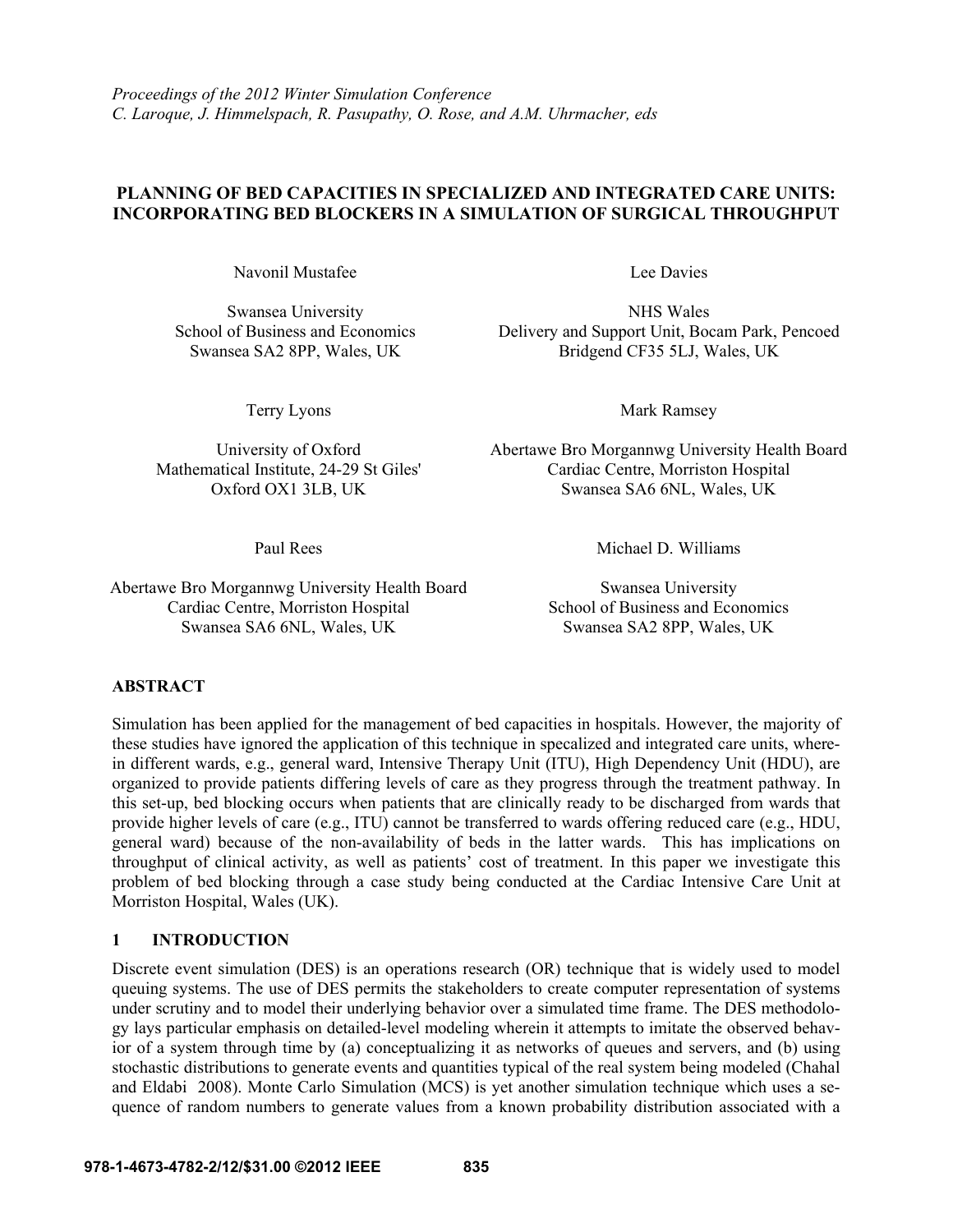source of uncertainty (Rubinstein 1981). Although both MCS and DES are stochastic in nature there is a key difference between them – MCS is an example of a static system model (i.e., time is not a significant variable), whereas DES is a dynamic model in which the passage of time is a significant factor since the time evolution of the system state variables is important (Leemis and Park 1994). The work presented in this paper is related to both MCS and DES.

Computer simulation has several advantages, e.g., it is cheaper than building (and discarding) real systems; they assist in the identification of bottlenecks and allow for testing of alternate strategies; they allow for faster than real-time experimentation; and they involve lower costs compared to experimentation with real systems (Brooks, Robinson, and Lewis 2001; Pidd 2004). It therefore comes as no surprise that computer simulation is widely used in the industry as a decision support tool; its application in the context of healthcare operations management is also on the rise. It is arguable that the ongoing global financial and economic crisis (2007-present) that has seen governments striving to provide better healthcare services at a lesser cost (e.g., through efficiency savings - Nicolson's Challenge) and in an environment of increasing citizens' expectations, will further stimulate interest for simulation-based studies since it necessitates the careful use of the allocated healthcare budgets through better and more informed decision making (Mustafee et al. 2011).

The paper presents an ongoing study that uses MCS and DES for bed capacity planning at the Cardiac Intensive Care Unit (CITU), which is a part of Morriston Hospital (MH) Cardiac Centre. The patients in need of cardiac surgery are admitted to CITU. An investigation of the system in question has identified bed blocking (lack of availability of beds further along the clinical pathway) to be a significant constraint that is preventing an increased throughput of patients through CITU; this is consequently affecting the number of cardiac surgeries being conducted by the Cardiac Centre. The question that we ask ourselves at this juncture is, will an increase in the number of beds reduce or indeed eliminate bed blocking? Or are further strategies required to reduce the impact of this bottleneck? To answer these questions we identify two objectives of this study – (a) stakeholder objective and (b) research objective. The stakeholder objective is based on the premise that there is a shortage of beds, and it therefore concerns with determining the optimal *bed configuration* that would enable the Centre to increase the number of cardiac surgeries; the realization of this objective would contribute to local impact. The research objective takes a wider perspective, and through the use of the CITU case study, it aims to investigate *bed management strategies* that attempt to reduce bed blocking in specialized and integrated care units that operate in large parts as a closed-system (as is the case with CITU). The underlying premise here is that the number of beds cannot be increased in the short run. Also, an increase in bed numbers in the long term may need to be complemented with bed management strategies if we were to derive maximum efficient from the system. Although two objectives have been defined in this paper, the results presented relate to the stakeholder objective. The work related to the fulfillment of the research objective is ongoing work.

The remainder of the paper is organized as follows. Section 2 provides the context of this work and further elucidates its motivation. Section 3 presents a review of literature focusing on studies that have used MCS and DES for modeling bed capacities. The CITU case study is presented in Section 4. The study has led to the development of a MCS and a DES model. Section 5 describes the MCS and presents some results. Section 6 argues the need for DES to model the detailed interactions in the underlying system as this would enable experimenting with bed management strategies to reduce bed blocking. This section also presents the DES model which is currently under development. Section 7 is the concluding section of this paper. It underlines the future work and draws the paper to a close.

### **2 CONTEXT AND MOTIVATION**

### **2.1 Stakeholder objective**

The Heath Board is contracted by the NHS to perform 820 cardiac operations every year comprising a mix of in-house urgent and emergency operations (approximately 50% of activity) and planned elective operations from a waiting list. The Health Board is required to deliver timely surgery for both groups of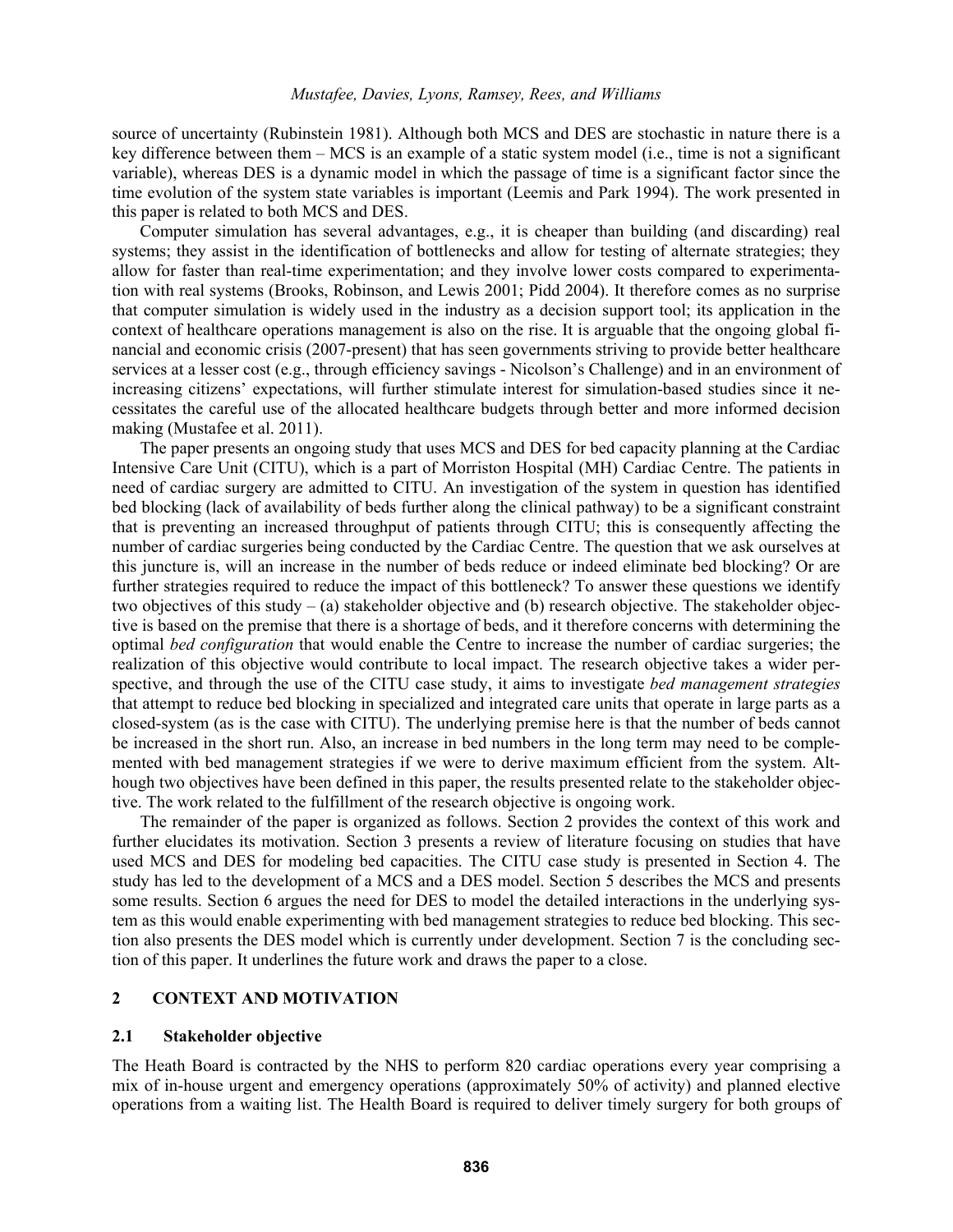patients. Those on the waiting list are expected to have a maximum referral (from the GP) to treatment time (cardiac surgery) of no more than 26 weeks. Statistics from December 2011 show that about 100 patients on the waiting list have waited more than 36 weeks. Data from 1st April 2009 to 31st March 2010 show that a total of 707 cardiac operations were performed during this period (ABM UHB INFO 2010). Non-availability of beds has been identified to be a significant constraint (accounting for about 80% of cancelled operations) that is preventing the Health Board from increasing surgical activity. Therefore, the work intends to provide the cost-benefit analysis of increasing throughput through changes to bed configuration (considering both increased bed numbers and alternative bed arrangements). The MCS and the DES models (described in Sections 5 and 6 respectively) have been developed for conducting this analysis.

#### **2.2 Research objective**

In specialized and integrated care units like CITU, hospital beds may be organized into wards that provide patients differing levels of care (Level 0/1, 2, 3) as they progress through the treatment pathway. Level 0/1 care is for patients whose needs can be met through normal ward or those at risk of their condition deteriorating; Level 2 care is for patients that require more detailed observation and intervention, including access for post-operative care; Level 3 care is provided to patients that require either advance or basic respiratory support, together with support for at least two organ systems (ICS 2011). Consistent with the aforementioned levels of care, the beds are generally organized into general wards for Level 0/1 care, HDU for Level 2 care and ITU for Level 3 care. In this set-up, bed blocking occurs when patients that are clinically ready to be discharged from wards that provide higher levels of care (e.g., ITU) cannot be transferred to wards offering reduced care (e.g., HDU, general ward) because of the non-availability of beds in the latter wards.

Bed blocking contributes to the increase in the patients' cost of treatment. The cost of care in ITU is higher compared to the cost of care in HDU and general ward, and therefore, if bed blocking prevents transfer of patients between wards then this translates to the comparative higher treatment costs for the health service for each night of patients' stay in wards offering higher-level of care. This additional cost could have been avoided for patients that were clinically ready to be transferred to wards offering reduced levels of care. The work therefore intends to propose strategies to reduce the economic burden of treatment. The DES model (Section 6) will enable the stakeholders to experiment with such strategies.

#### **3 RELATED WORK**

There are several studies that have reviewed the application of simulation in the context of healthcare (Katsaliaki and Mustafee 2011; Brailsford et al. 2009; Fone et al. 2003; Jun, Jacobson, and Swisher 1999). For example, through a methodological review of literature published in *impact-factor journals*, the study by Katsaliaki and Mustafee (2011) identified 177 studies that applied MCS and DES for planning of healthcare services (e.g., planning of hospitals and A&E departments, scheduling health staff, modeling bed and equipment capacity, organ transplantation, locations of healthcare services and facilities design), health economic modeling (e.g., cost of providing healthcare, alternative healthcare interventions, screening strategies), contagious disease interventions (e.g., controlling the spread of diseases/epidemics, planning of emergency clinics), health risk assessment (e.g., drug development–dose response), etc. The bed capacity modeling work presented in this paper is related to one such application category, namely, planning of health services.

Bagust, Place, and Posnett (1999) have used DES to examine the dynamics of bed use arising from the flow of emergency admissions in an hypothetical setting. The effect of bed numbers on the flow of patients in a geriatric department has been investigated by El‐Darzi et al. (1998) through mixed exponential modeling (using Bed Occupancy Modeling and Planning System) and queuing networks (using Micro Saint DES package). These simulation studies have mainly reported on the effects of bed blocking. However, the purpose of the present study is to *plan for the future* by experimenting with optimal bed configu-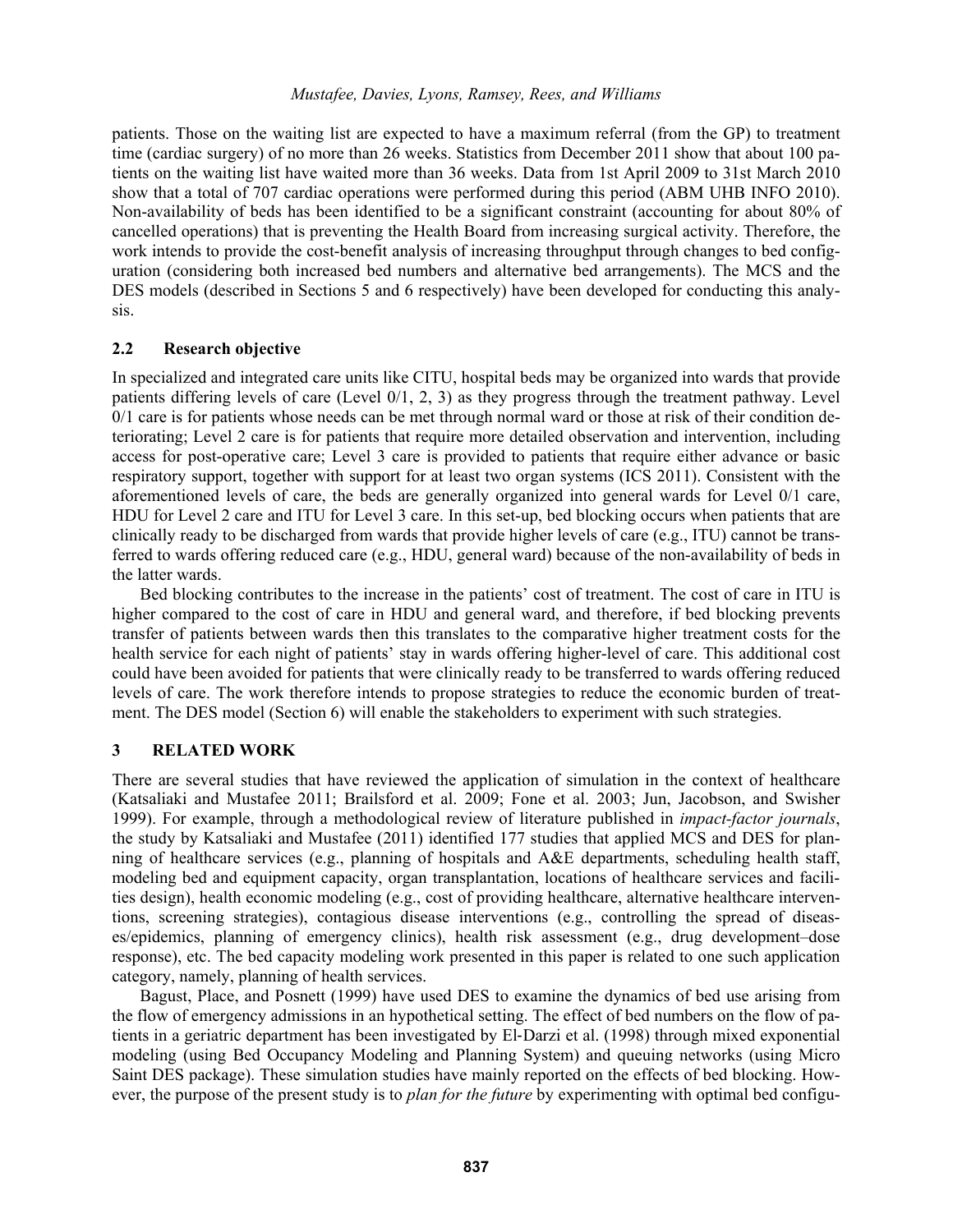ration and strategies for bed management. The work by Heslop et al. (2004) refer to the development of a bed management strategy and modeling of a new HDU ward (in contrast to maintaining patients requiring HDU care in ITU) at Peninsula Health, a health care provider serving Victoria's Mornington Peninsula, Australia. However, the aforementioned paper is on patient data management and not specifically on simulation, and thus no further detail of this work is provided (also, there are no references related to the modeling work). The impetus for the work by Utley et al. (2003, pp. 1) complements the stated motivation for our paper, and we quote from Utley et al. (2003) "Concern has been expressed in the United Kingdom regarding the proportion of beds intended for acute care that are occupied by patients who do not require acute care"; however, the focus of the paper is on the use of mathematical modeling to facilitate informed decision making pertaining to the building of intermediate care facilities for non-acute care. Thus, this study is not specifically concerned with bed blocking which might arise when patients have to be transferred from acute care to non-acute care.

There are several other survey-based studies that have examined the effect of bed blocking in specific contexts, for example, Rubin and Davies (1975) conducted a survey in three general hospitals to investigate the problem of elderly patients blocking beds that are meant for acute care; the study by Namdaran, Burnet, and Munroe (1992) focused on a survey of in-patients in all acute hospitals within the city of Edinburgh (UK); the survey study by Coid and Crome (1986) aimed to ascertain the extent of bed blocking in Bromley (in Greater London) and to suggest ways to minimize this problem. These papers provide further empirical evidence of the wide spread existence of bed blocking in hospital in the UK.

## **4 CASE STUDY**

## **4.1 The Cardiac Centre at Morriston Hospital**

Abertawe Bro Morgannwg (ABM) University Health Board (UHB) is amongst the largest health boards in Wales. It has around 17,000 staff serving a population of approximately 600,000 and covering the areas of Bridgend, Neath Port Talbot and Swansea (ABMUHB 2012). Morriston Hospital (MH) is the only hospital under the ABM UHB that has facilities for cardiac surgery; it is one of only two hospitals in Wales that perform open-heart surgeries (the other being University of Wales Hospital, Cardiff). Following cardiac surgery, all patients are managed initially in the CITU located in the MH Cardiac Centre. The Centre commenced operations in 1997 and provides tertiary cardiac services (including cardiology and cardiothoracic surgery) to the resident population in its catchment area.

The performance of the cardiac centers in Wales is noteworthy. In a survey conducted by the *European Association for Cardiothoracic Surgery (EACS)*, data pertaining to approximately one million cardiac surgical operations performed in 23 European countries were analysed and it was concluded that Wales outperformed England and most of Europe with regard to survival rates for patients undergoing coronary artery bypass graft surgery; Wales had a mortality rate of 1.1%, compared to 1.8% in England and 2.4% in Europe (RCS 2010).

## **4.2 CARDIAC INTENSIVE CARE UNIT (CITU)**

Patients in need of cardiac surgery are admitted to CITU. It has two dedicated theatres for cardiac surgery and three wards, namely Cyril Evans Ward (CEW), HDU, and ITU. CEW has 25 beds and is for Level 0/1 care; ITU has eight beds and is for immediate post-operation recovery (Level 3 care); HDU also has eight beds and is used for Level 2 care.

## **4.2.1 Ward Staffing**

During the weekdays the ITU and HDU beds are manned by a total of 13 nurses. Nurse-to-Bed ratio is 1:1 for ITU and 1:2 for HDU – thus, a total of 12 nurses are usually required for the 16 ITU and HDU beds. In addition, one nurse is assigned for managing the nursing operations. From Saturday 1200 to Monday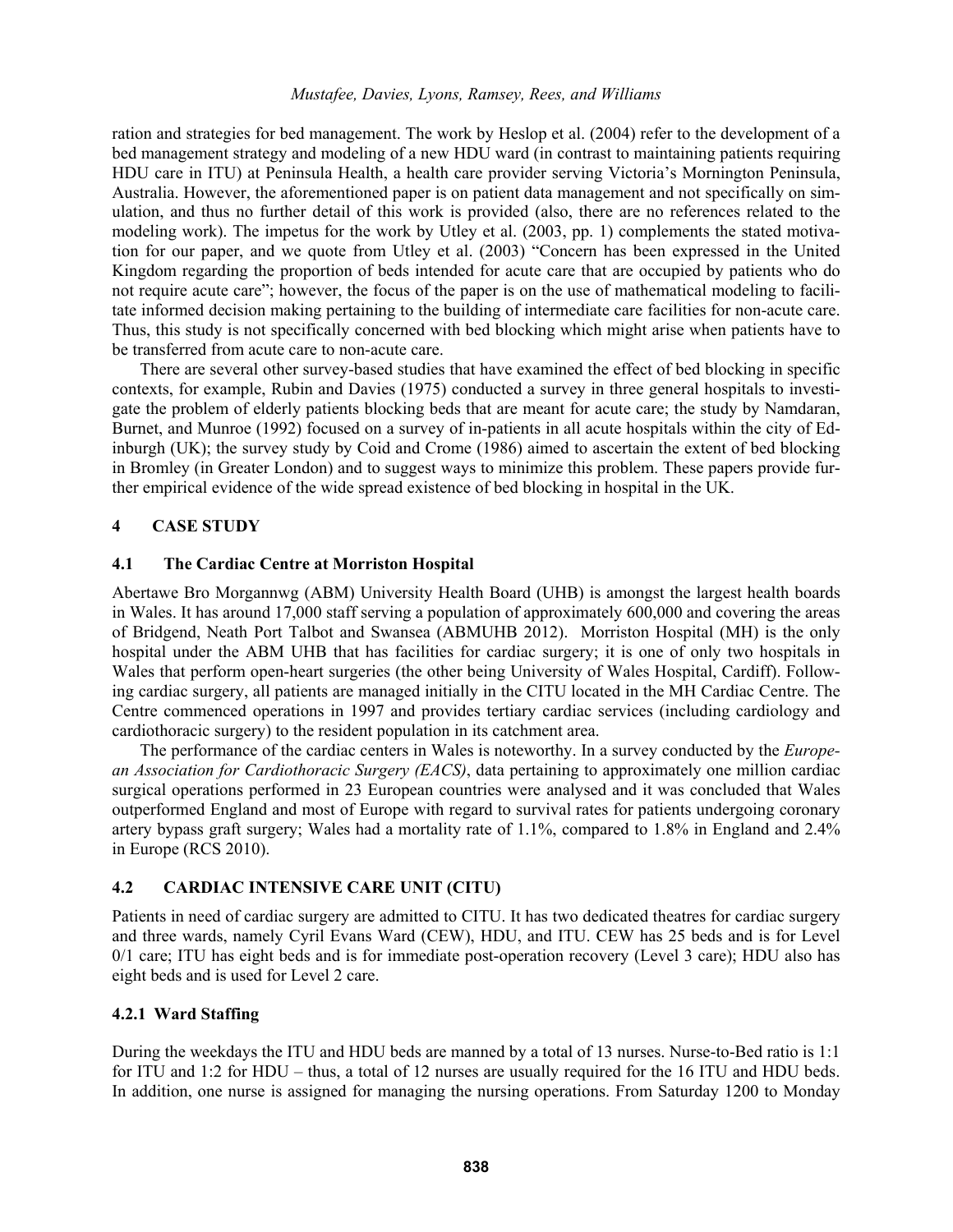0900 the Cardiac Centre is funded for only nine nurses and this reduces the total number of ITU and/or HDU beds available for cardiac surgery patients. The total pool of eight nurses (note, the ninth nurse is required for management) can be allocated between the ITU and the HDU wards depending upon the clinical requirement of the patients staying in the respective wards. For example, it would be possible to provide care for six ITU patients and four HDU patients, or four ITU patients and eight HDU patients. The number of beds available in CEW remains unchanged during the weekend (25 beds).

## **4.2.2 Operating Theatre**

There are two dedicated theatres and five consultant cardiac surgeons. The theatres usually operate Monday to Friday from 0830 to 1900. Cardiac surgeries can take anywhere between four to six hours (this excludes the time required to set-up the theatres) and therefore each theatre can usually perform a maximum of two cardiac surgeries each day. Considering 252 working days in a year, we can calculate the total cardiac surgery capacity at CITU to be around 1008 – this is the best case scenario. However, the actual number of surgeries that can be performed (even at 100% theatre capacity utilization) is lower than this number since working days are lost for the purposes of internal audit. Also, cardiac surgeries can be performed only if there are patients waiting for the surgery. A 100% capacity utilization assumes the existence of a queue of patients that could be operated on; however, this is not always the case. A 100% capacity utilization also assumes the availability of ITU beds for patients subsequent to the surgery. Again, this cannot be guaranteed due to bed blocking.

## **4.3 Flow of Patients through the System**

The discussion presented in this section focuses on the flow of patients that are in the elective patients' waiting list. They do not take into consideration the prospect of private patients being operated during the weekends (this happens very infrequently). However, it should be noted here that private patients do have an impact on ITU, HDU and CEW bed availability.

Cardiac surgery patients from the elective patients' waiting list are admitted to the CEW usually one day prior to the surgery for pre-operative examination and tests. Subsequent to the surgery the patients are moved to the ITU for immediate post-operative care. The average length of stay in ITU is between 12-24 hours (MCC 2006). Patients are transferred to the HDU when the consultants are satisfied with the patients' post-operative recovery in ITU. From HDU the patients are transferred back to the CEW, where they are prepared for discharge. Although the movement of the patients through the three CITU wards is mostly linear (CEW $\rightarrow$ ITU $\rightarrow$ HDU $\rightarrow$ CEW), there may also be considerable deviation caused by nonavailability of beds further down the process chain (e.g., transfer of patients between hospitals may become necessary due to non-availability of HDU beds; patients may be transferred to MH ITU ward since the ITU ward of CITU may be full to capacity). It is arguable that this patient transfer arrangement, both intra- and inter-hospital, is unsatisfactory since the cardiologists would like to monitor the patients they operate on and see them through to full recovery.

## **4.3.1 Length of Stay**

The "Pre-Operative Information Booklet for Cardiac Patients" (MCC 2006) states that the patients are ready for discharge in about 5-6 days following the cardiac surgery. However, there is considerable variation between patients with regard to the total hospital stay in the hospital and also the length of stay (LOS) in the individual wards. For example, analysis of historic data relating to patients' LOS in ITU reveals that although the median value of patients' stay is 1785 minutes (around 30 hours), the average LoS is 4674 minutes (3.24 days). One reason for this is that a minority of patients may require Level 3 care for a few weeks, and this increases the average (for example, one cardiac surgery patient required 143.54 days in ITU). The data that was used for this analysis was ward stay data from March 2009-October 2010. The analysis was performed using Stat:Fit.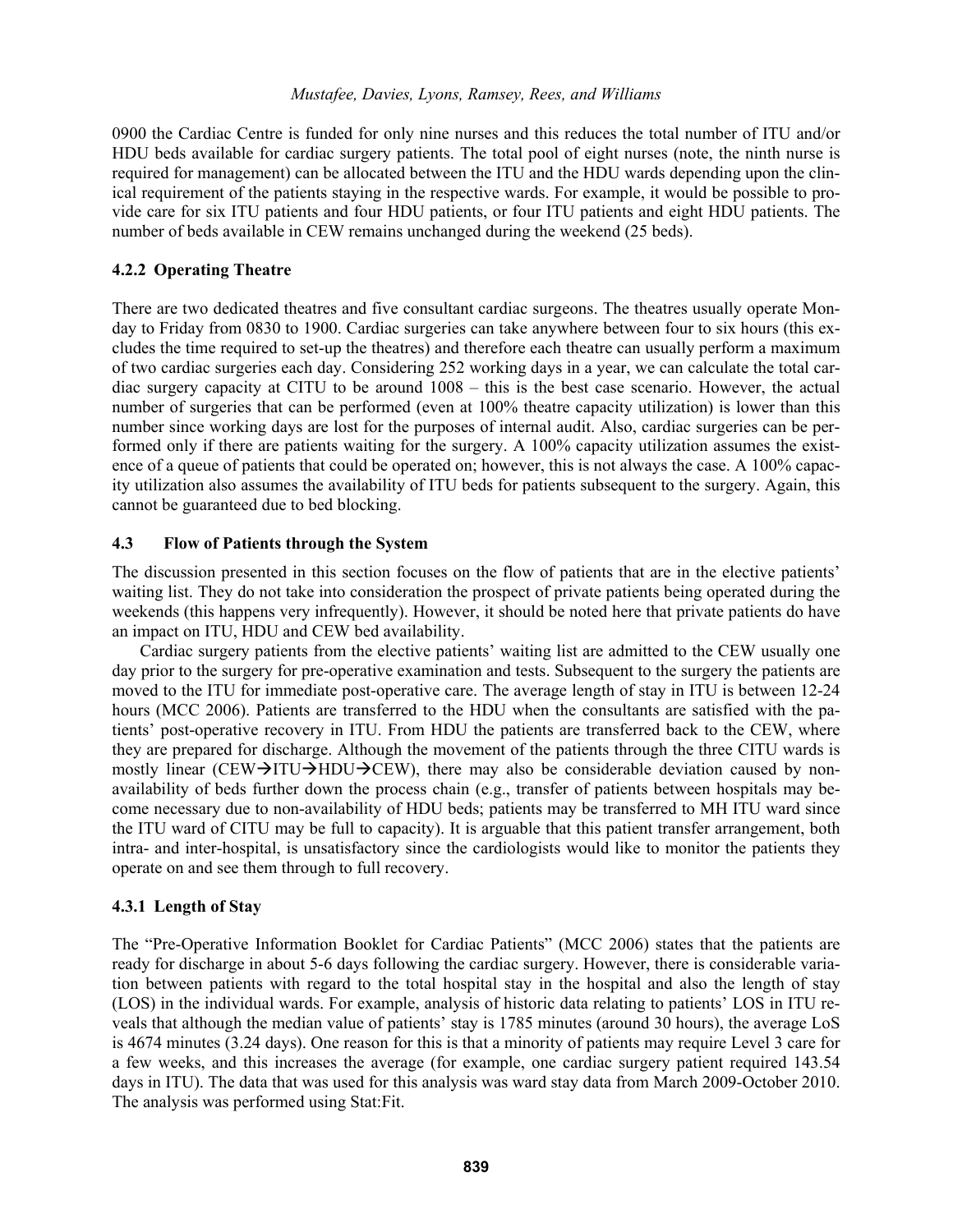# **4.3.2 Shared Services**

Some CITU resources are shared with patients for thoracic surgery. Although these surgeries are not performed in the cardiac surgery operating theatres, the patients that have undergone this surgery are moved to HDU for Level 2 care, and onwards to CEW. Very few patients are however moved to the ITU (only 26 patients were transferred during the period 1st April 2009 to 31st October 2010; this includes patients that may have been transferred from HDU to ITU due to deterioration in the their medical condition). The thoracic surgeries take place on Tuesdays and Thursdays and a maximum of eight surgeries are performed every week. Considering the average length of HDU stay of 2-3 days, it can be argued that the thoracic surgeries taking place on Tuesday affect bed availability for cardiac surgery patients on Tuesday (from 1200), Wednesday, and Thursdays (until 1200). Similarly, thoracic surgeries taking place on a Thursday affect bed availability for cardiac surgery patients on Thursday (from 1200), Friday, and Saturday (until 1200). Since the number of patients undergoing thoracic surgery in the Cardiac Centre is on the rise, it is expected that competition for resources (primarily, HDU and ITU beds) among the two cardiac subspecialties will to be more intense in the near future.

## **4.4 Bed blocking in CITU**

Beds are frequently unavailable in CITU due to the occupants being too unwell to be discharged over many days (so-called "long-stay" patients) or because of bed blocking. On any given day, bed blocking has a direct bearing on the number of cardiac operations that can be performed in CITU since the availability of an ITU bed is a necessary pre-condition for performing a cardiac operation. As the flow of patients through the three CITU wards is mostly linear (CEW $\rightarrow$ ITU $\rightarrow$ HDU $\rightarrow$ CEW), it therefore follows that bed blocking observed down the process chain (e.g., non-availability of beds in HDU) will affect transfer of patients from the preceding wards (e.g., patient from ITU cannot be transferred to HDU), which, in turn, will affect the number of cardiac operations being performed.

# **5 MODELLING BED CAPACITY USING MONTE CARLO SIMULATION**

The MCS model is only concerned with the ITU and the HDU elements of the Cardiac Centre and therefore assumes the level of bed blocking remains constant. The Excel-based MCS was implemented during the development phase of the CITU DES model (Section 6), with the former being intentionally simplified as the latter was being developed to model the detailed interactions existing in the underlying system. With regard to the MCS, the length of stay data (March 2009 – October 2010) for the combined ITU and HDU is utilized to simulate bed stay requirements based on varying activity scenarios. Previous analysis of length of stay distributions over the past three financial years demonstrated no change over this period (over longer periods it is believed length of stay in ITU/HDU has increased and become more variable) so it was assumed the distribution of the length of stay dataset would adequately represent future bed requirements at least over the short to medium term (1-3 years).

The MCS models the impact of varying theatre schedules and varying bed capacity on the achieved activity levels (surgical procedures undertaken) and cancellation rates due to a lack of beds (in the realworld scenario cancellations may occasionally occur for other reasons, infection outbreaks or surgeon unavailability for example, but these are not factored into the model). Patients enter the simulation in accordance with the pre-defined theatre schedules and are randomly allocated a length of stay based on the length of stay distribution within the dataset. The model incorporates a virtual ITU/HDU of a size determined by the user. Upon entry patients are either admitted into a bed (if one is available) or cancelled if the unit is full. Cancelled patients exit the system immediately and are assumed not to re-enter. Admitted patients are assumed to have their surgery successfully completed and remain in the unit for the duration of their previously allocated length of stay. Figure 1 presents a screenshot of the MCS with its Excel frontend.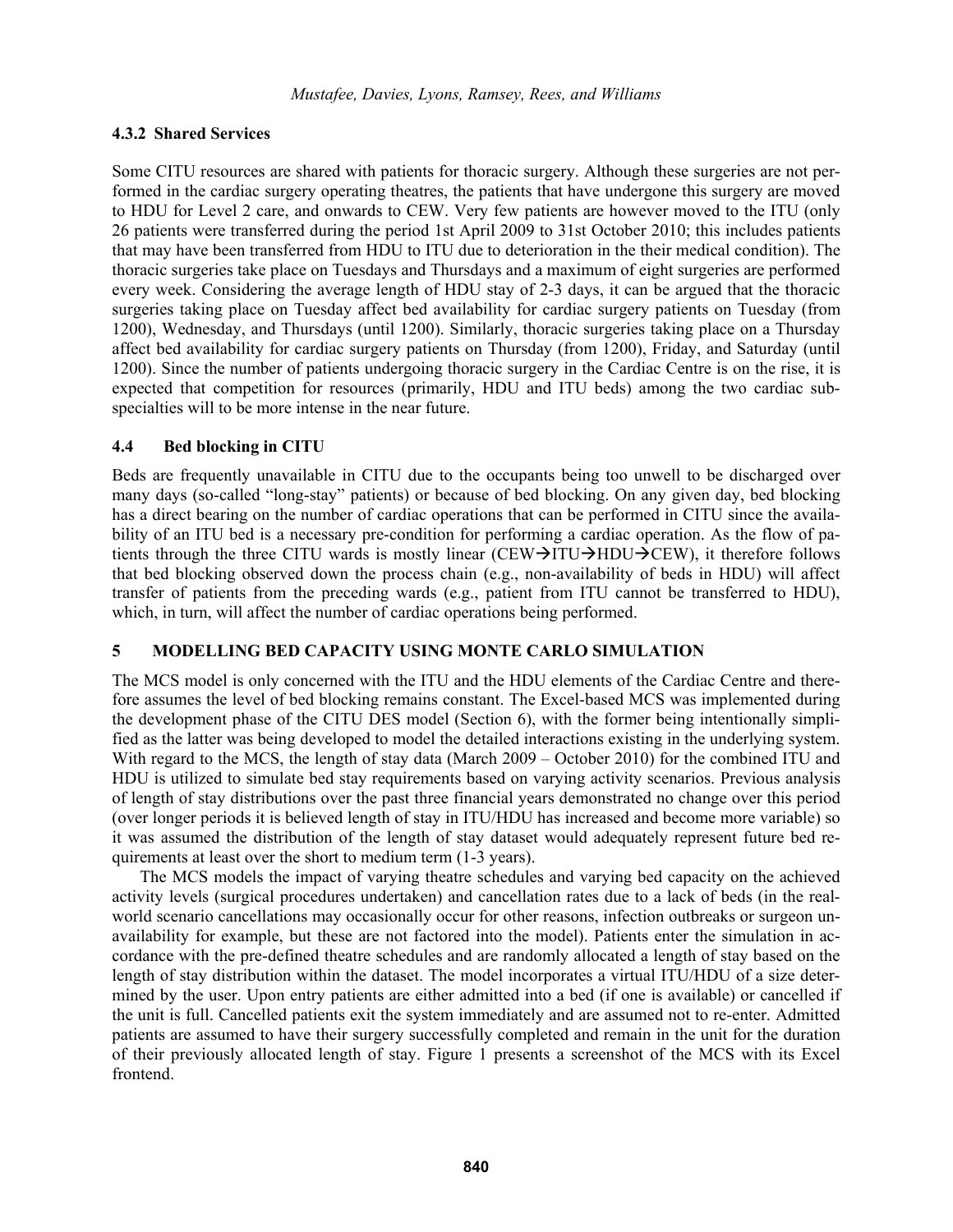The model simulates the potential activity levels during the 2012-13 financial year. It incorporates all planned downtime in the theatre schedules, due to bank holidays and the aforementioned audit sessions, but otherwise the model assumes all sessions will run as planned. The simulation commences from  $1<sup>st</sup>$ January 2012 to allow a warm period ahead of the commencement of the recording period,  $1<sup>st</sup>$  April 2012. The random nature of Monte Carlo simulation means the model can produce varying results each time it is run. In order to understand the spread of possible outcomes and capture the probability of achieving a pre-defined activity target, the simulation of the 2012-13 financial year is run 100 times over and the mean, median, maximum and minimum activity levels recorded. The percentage of iterations meeting the defined activity target is also recorded.



Figure 1: Modeling CITU bed capacity using MCS

### **5.1 Experiments and Results**

The model has been used to simulate two different theatre schedules. Schedule A involves planning four theatre cases on a Monday, Wednesday, Thursday and Friday; and two cases on a Tuesday. Schedule B was based upon scheduling four cases Monday-Friday. These schedules were selected as they reflect the theatre schedule in use up until mid-2011 (schedule A) and the theatre schedule since that date (schedule B). The number of beds in the unit is varied between 14-21. The scenario of 14 beds for the combined ITU/HDU represents the current situation as it is assumed 2 beds are reserved for Thoracic Surgery. The target activity level per annum is 820 cases, which is the Health Board's contract for cardiac surgery. The key results from the simulations are presented in Table 1.

The results clearly demonstrate wide variation in the potential outcomes, ranging from a worst-case scenario of 615 cases per annum to a best-case scenario of 956. There are three factors influencing the activity levels in any given year: the number of cases scheduled; the bed capacity of the unit; and chance. This clearly presents the service with a number of choices. Firstly it needs to consider the level of confidence it requires regarding the likelihood of meeting its target of 820 cases per year. This decision would need to take account of the consequences of failing the delivery target and the costs associated with achieving increased certainty. Secondly, as a given activity level may be achieved through altering the scheduling scenario and/or the bed capacity, the service needs to determine the most cost-effective arrangement which can be delivered within the existing physical limitations. Figure 2 presents the key results from the simulation influencing this decision. For each of the two scenarios it maps the likelihood of achieving the NHS base contract of 820 cardiac surgeries (based on 100 Monte Carlo iterations) by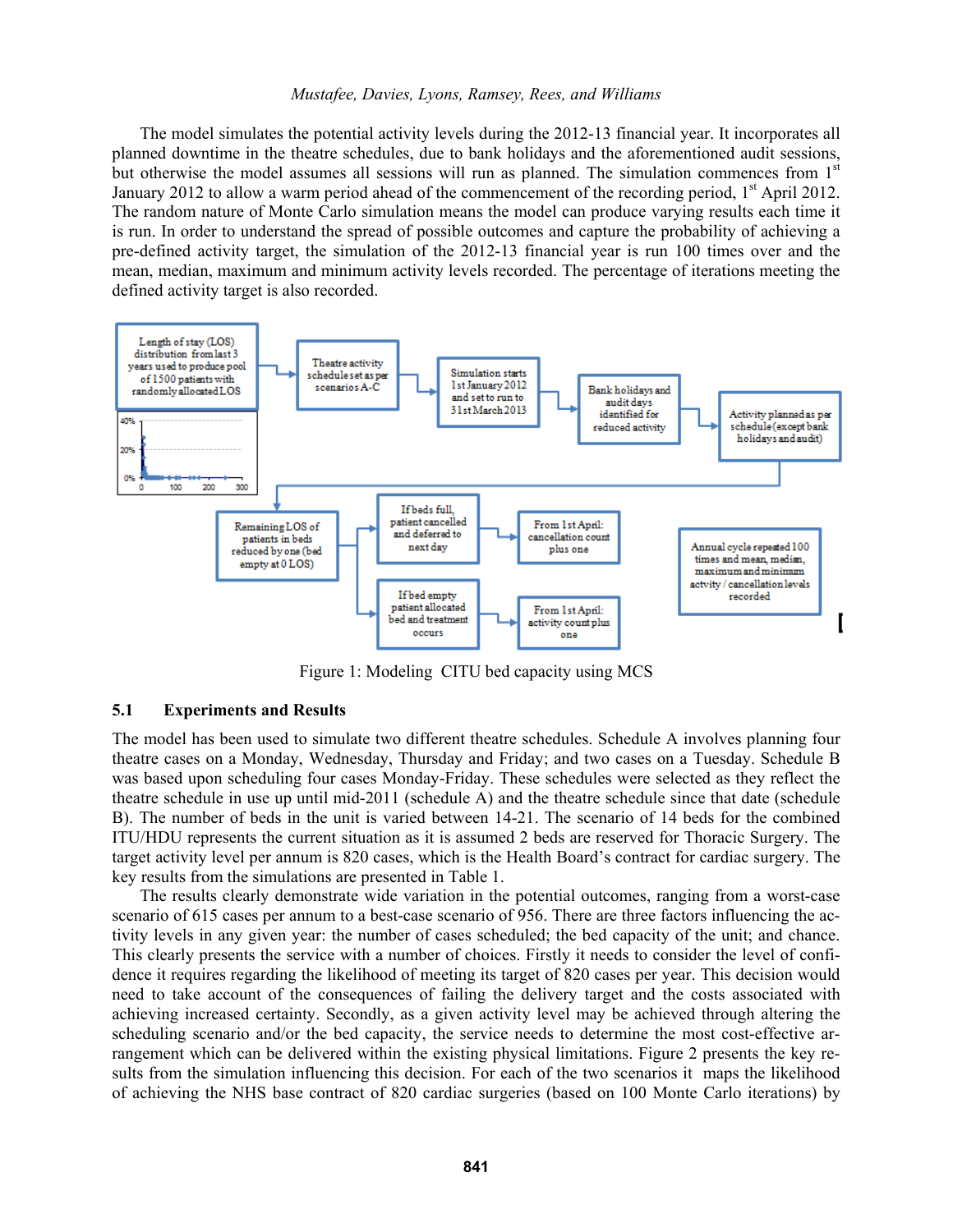varying the number of beds between 14-21. For example, results show that with 20 ITU/HDU beds the likelihood of achieving the target of 820 is 95% and 100% for scenarios A and B respectively. The next stage is to cost the potential scenarios to allow the service to make these decisions in an informed way.

|                   |                          | Likelihood                                                     | <b>Activity Levels Delivered</b> |        |                |                |
|-------------------|--------------------------|----------------------------------------------------------------|----------------------------------|--------|----------------|----------------|
|                   | <b>Number</b><br>of beds | of achieving<br>820 cases<br>(based on<br>100 itera-<br>tions) | Mean                             | Median | <b>Maximum</b> | <b>Minimum</b> |
| Scenario A        | 14                       | $\theta$                                                       | 701                              | 707    | 761            | 615            |
| $-865$ cases      | 15                       | $\boldsymbol{0}$                                               | 733                              | 738    | 785            | 669            |
| scheduled         | 16                       | 3                                                              | 771                              | 772    | 821            | 703            |
| per year          | 17                       | 15                                                             | 798                              | 798    | 840            | 722            |
|                   | 18                       | 51                                                             | 817                              | 822    | 852            | 755            |
|                   | 19                       | 90                                                             | 839                              | 840    | 864            | 800            |
|                   | 20                       | 95                                                             | 848                              | 851    | 865            | 811            |
|                   | 21                       | 100                                                            | 858                              | 859    | 865            | 835            |
| <b>Scenario B</b> | 14                       | $\boldsymbol{0}$                                               | 717                              | 722    | 779            | 628            |
| $-958$ cases      | 15                       | $\boldsymbol{0}$                                               | 755                              | 756    | 812            | 690            |
| scheduled         | 16                       | 25                                                             | 795                              | 800    | 856            | 690            |
| per year          | 17                       | 68                                                             | 835                              | 837    | 898            | 767            |
|                   | 18                       | 95                                                             | 868                              | 869    | 935            | 801            |
|                   | 19                       | 99                                                             | 893                              | 895    | 945            | 820            |
|                   | 20                       | 100                                                            | 917                              | 917    | 949            | 879            |
|                   | 21                       | 100                                                            | 934                              | 936    | 956            | 902            |

Table 1: Key results from Monte Carlo simulations



Figure 2: Likelihood of cardiac surgery service achieving 820 cases per annum (based on 100 iterations)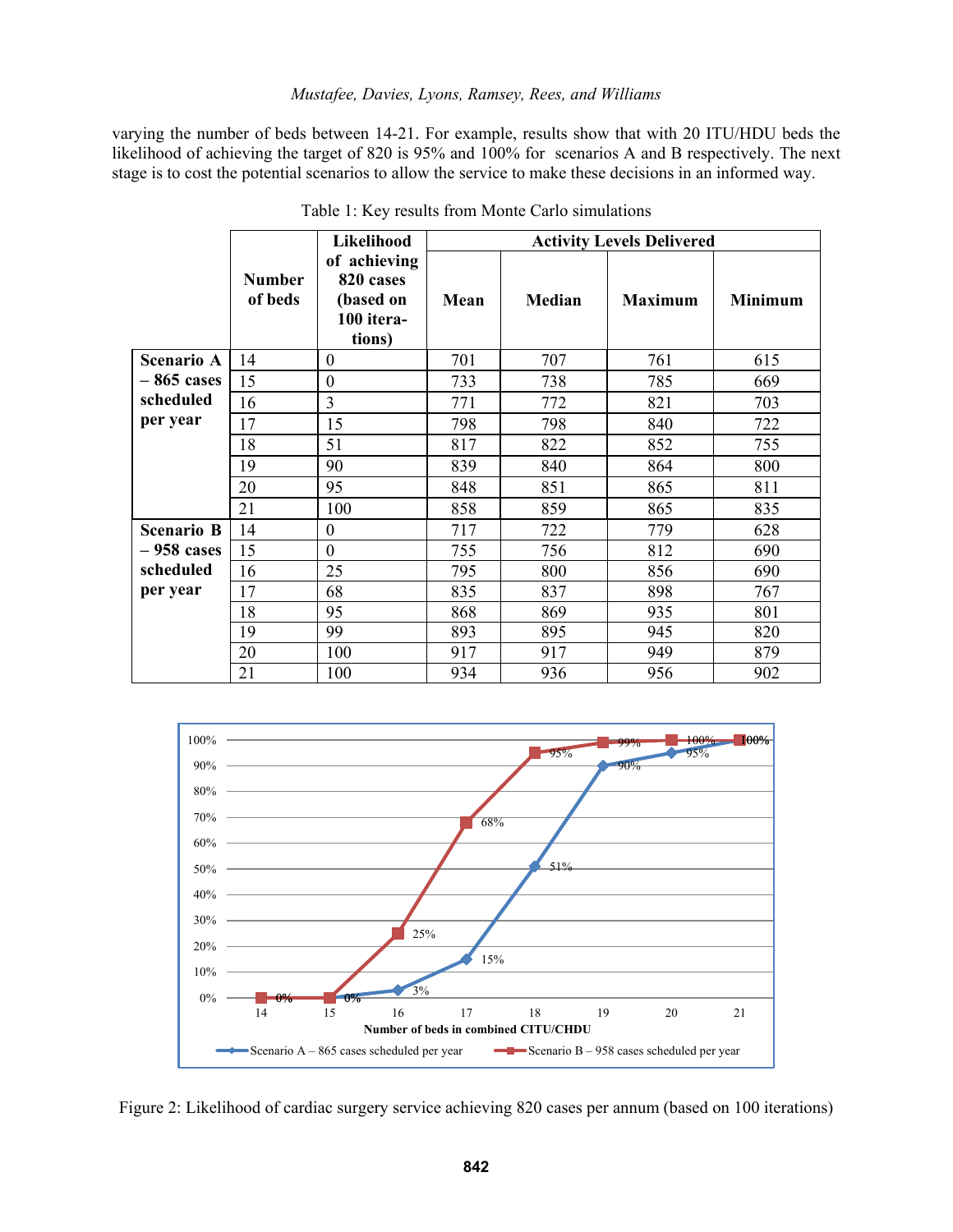#### **6 MODELLING PATIENT FLOW USING DISCRETE-EVENT SIMULATION**

Assuming that the transition of patients' stay through the three stages of care (i.e., from ward to ward) can be modeled independently, the modeling endeavor is likely to produce rather misleading information. With regard to the MCS model described in the earlier section, the combined ITU/HDU representation also has its drawbacks since it ignores the fact that the patients undergoing cardiac surgery are required to be admitted to the ITU for post-operative care. Thus, the unavailability of beds in ITU may trigger cancellations of cardiac surgeries, although beds may still be available in HDU.

The patient mix and coupling of their needs of different levels of care is thus likely to be important to the overall system; we have therefore created one single DES model that encompasses the resources available for the care of patients in CITU. These include three different wards – CEW, HDU and ITU – each with varying number of beds (implemented as arrays of three different sets of servers), the consultant cardiac surgeons, a team of 13 highly trained nurses, two dedicated cardiac surgery theatres for cardiac surgery and one theatre for thoracic surgery. The DES model (Figure 3) is being used in the ongoing study for the realization of both the stakeholder and the research objective. The model has been created using the commercial, off-the-shelf simulation package Simul8™ and is described below.



Figure 3: Modeling patient flow in CITU using DES

The model represents processes associated with both Cardiac Surgery (CS) and CardioThoracic Surgery (TS). Patients (modeled as work items) enter the CITU pathway through four entry points for TS elective patients, TS emergency patients, CS elective patients and CS emergency patients, respectively, with the majority being are admitted either to the CEW or the Dan Danino Ward (DDW). The model uses ward stay from March 2009-October 2010 to compute inter-arrival time of the patient (this data is present in an Excel worksheet that is linked with the DES model). For example, an examination of the aforementioned dataset shows that a total of 216 TS patients (195 elective TS patients; 21 emergency TS patients) and 720 CS patients (553 elective CS patients; 167 emergency CS patients) were admitted to the hospital. The dataset also informs, to a degree, the movement of the patient between wards based on the percentage of inter-ward transfers. For example, the ward stay data further drills down to the specific wards to which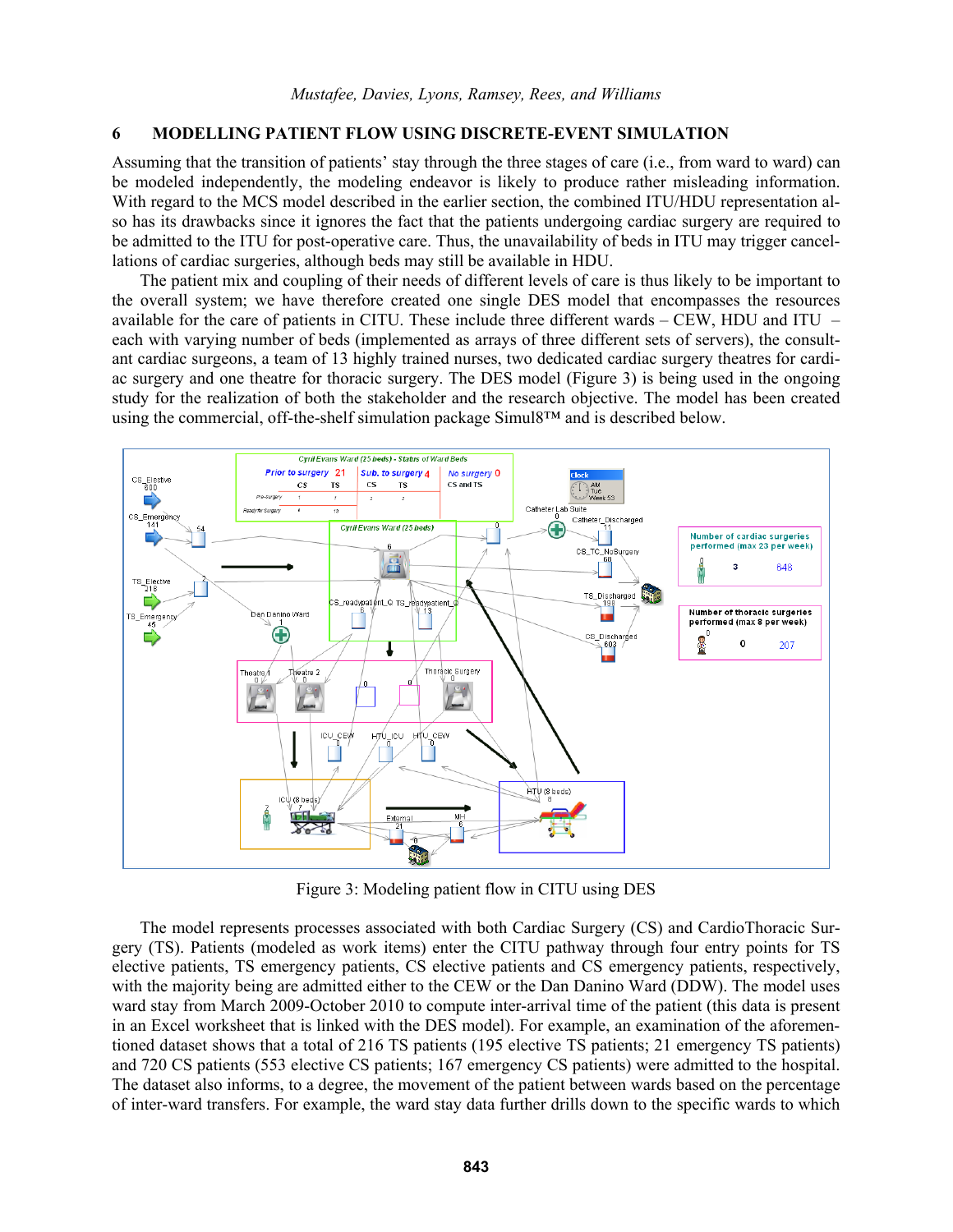the patients were first admitted, for example, of the 167 emergency CS patients, 34% were admitted to CEW, 6.5% to the cardiac ITU (this may indicate the patients that underwent emergency cardiac surgery), 10.7% to the cardiac HTU, 19.7% to DDW, etc.

Every patient entering the system is assigned values pertaining to their LOS in the different wards. Again, this data is extracted from the ward stay data. In total there are four different LOS elements (stay in CEW prior to CS/TS surgery, stay in ITU, stay in HDU, stay in CEW subsequent to CS/TS surgery) for the following four categories of patients: CS elective patients, CS emergency patients, TS elective patients and TS emergency patients. Thus, in total there are a total of 16 different sets of LOS values that are picked up the DES model. The model differentiates between patients' stay in CEW prior to surgery and subsequent to surgery, with the former category being directed to the appropriate CS/TS patient queue "ready for surgery", and the latter being directed to the exit point (to indicate that the patient has been discharged).

The DES models three operating theatres. These theatres have resource-level constraints like assigned capacity (e.g., a limit of 20 CS with a maximum of four CS performed each day; no operations during bank holidays) and hours of operations (e.g., theatres stating at 0830 in the morning). Assuming that these constraints are adhered to, the trigger for conducting a CS is the availability of an empty bed in the ITU. In case of TS, the trigger is either the availability of an ITU or a HDU bed. Upon receiving this trigger, the operating theatre concerned "pulls" a patients from the "ready for surgery" queue. A triangular distribution defines the time the patient will stay in the operating theatre, and subsequent to the expiration of this time the patient is transferred to the ITU (in case of CS patients) or the HDU/ITU (in case of TS patients). The ward-specific LOS value determine the length of time the patient stays in the current ward, prior to making an attempt to move to the subsequent ward. The success of this move necessitates the availability of empty beds in the latter wards. In other words, since the DES models three arrays of servers (one each for general ward, ITU and HTU; the number of elements in the array is determined by their respective bed count), patients will move from one array to the other, if (a) a patient is ready to be moved to the next array (and this happens when the patient has completed the LOS required in the present array), and (b) the receiving array (e.g., HDU) has an empty element. Thus, the implementation of the model allows us to investigate the problem of bed blocking. Finally, the DES model takes into account the variable number of ITU and HDU beds during the week (refer to Section 4.2.1) and the resources that CITU shares with patients for thoracic surgery (refer to Section 4.3.2).

Some preliminary results from the DES model are now presented; we are using these results for the process of model verification and calibration. The present CITU configuration of 25 CEW beds, eight ITU beds and eight HDU beds is simulated in a trial with 10 runs (the model is executed for one simulated year, excluding the model warm-up time of three months). At 95% confidence level, the number of cardiac surgeries performed lies in the range 619 to 667, with an average of 644. Comparing with historic data (data from 1st April 2009 to 31st March 2010 show that a total of 707 cardiac operations were performed during this period), the average result output by the model is approx. 9% lower. One reason for this is, ward data that is available to us and which is used by DES to model patients' ITU and HDU LOS, already includes the bed blocking component. However, the logic in the DES model further adds to the LOS since, for example, HTU beds may be unavailable and a patient entity may have to remain in ITU. This further magnifies the bed blocking component, and contributes to a lower number of cardiac surgeries being reported by the DES model. We aim to further calibrate the model so that the difference is reduced to  $+/- 5\%$ .

As mentioned earlier, the purpose of this model is twofold: (a) to investigate the bed configuration that would allow the Cardiac Center to achieve the target of 820 CS each year, and (b) experiment with alternate bed management strategies with the objective of reducing bed blocking. This is an ongoing work and we expect to present the results of the DES study in a future publication.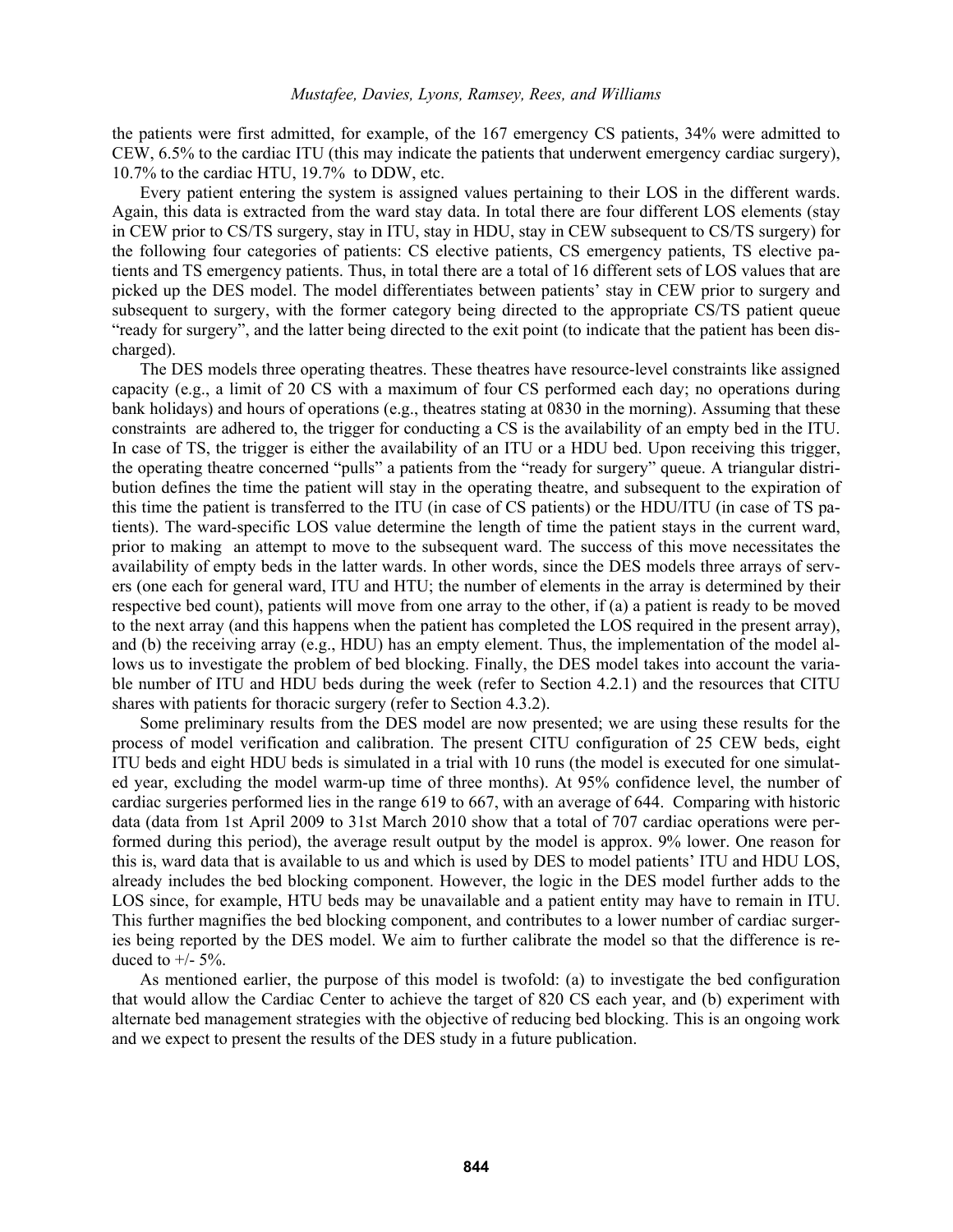## **7 CONCLUSION**

The paper has investigated the problem of bed blocking through a case study being conducted at the Cardiac Intensive Care Unit (CITU) at Morriston Hospital, Wales (UK). The number of cardiac surgeries performed in the Cardiac Centre is constrained by the availability of resources (i.e. physically vacant beds supported by skilled clinical teams), and the bottlenecks that are present in the existing system. With regard to the latter, bed blocking has been identified as a significant bottleneck. In this paper we have identified two objectives, both of which aim to reduce the impact of bed blockers in specialized and integrated care units, but are based on different underlying premises – shortage of beds (and thus the requirement to find the optimal number of beds) *versus* alternate bed management strategies (considering that the number of beds cannot be increased in the short run. The paper has focused on the first objective and has presented a MCS study that has experimented with different bed numbers. Although this approach is useful in accounting for bed blockers, an extension of the study could be to experiment with different rates of bed blocking. However, to enable these experiments to be conducted, the *actual stay of patient* has to be divided into two components, their *clinical length of stay* and *stay due to bed blocking*, and data collected for each. This is required since *actual stay = clinical length of stay + stay due to bed blocking*. This is planned for the future.

The paper has also outlined the need for a detailed DES model for experimenting with bed management strategies (second objective) and has presented an overview of the model. Future work will focus on experimenting with the DES model to further refine the estimate of the optimal bed numbers provided by the MCS study and to investigate different bed management strategies like keeping beds empty to reduce congestion in the system. As in most blocking situations, one would expect that there is little to be gained by filling the less constrained parts of the system to capacity and forming a traffic jam and that the largest throughput might well be achieved by allowing congestion in later parts of the process to force restraint in initial admission. Thus, empty beds need not be an indicator of inefficiency, but of the converse.

## **REFERENCES**

- ABMUHB. 2012. Abertawe Bro Morgannwg University Health Board. http://www.abm.wales.nhs.uk/ [Accessed April 11, 2012].
- ABM UHB INFO. 2010. Data Pertaining to CCU Wards (CEW, ITU, HDU) for Cardiac Surgery and Thoracic Surgery – period 1st April 2009 to 31st October 2010. ABM University Health Board – Information Directorate.
- Bagust, A., M. Place, and J. W. Posnett. 1999. "Dynamics of Bed Use in Accommodating Emergency Admissions: Stochastic Simulation Model." *BMJ* 319:155-158.
- Brailsford, S. C., P. R Harper, B. Patel, and M. Pitt. 2009. "An Analysis of the Academic Literature on Simulation and Modelling in Health Care." *Journal of Simulation* 3(3):130-140.
- Brooks, R., S. Robinson, and C. Lewis. 2001. *Simulation and Inventory Control Operational Research Series.* Hampshire, UK: Palgrave.
- Chahal, K. and T. Eldabi. 2008. "Applicability of Hybrid Simulation to Different Modes of Governance in UK Healthcare." In *Proceedings of the 2008 Winter Simulation Conference*, Edited by S. J. Mason, R. R. Hill, L. Mönch, O. Rose, T. Jefferson, and J. W. Fowler, 1469 – 1477. Piscataway, New Jersey: Institute of Electrical and Electronics Engineers, Inc.
- Coid, J. and P. Crome. 1986. "Bed Blocking in Bromley." *BMJ* 292:1253-1256.
- El‐Darzi, E., C. Vasilakis, T. Chaussalet, and P. H. Millard. 1998."A Simulation Modelling Approach to Evaluating Length of Stay, Occupancy, Emptiness and Bed Blocking in a Hospital Geriatric Department." *Health Care Management Science* 1(2):143-149.
- Fone, D., S. Hollinghurst, M. Temple, A. Round, N. Lester, A. Weightman, K. Roberts, E. Coyle, G. Bevan, and S. Palmer. 2003. "Systematic Review of the Use and Value of Computer Simulation Modelling in Population Health and Health Care Delivery." *Journal of Public Health Medicine* 25(4): 325-335.